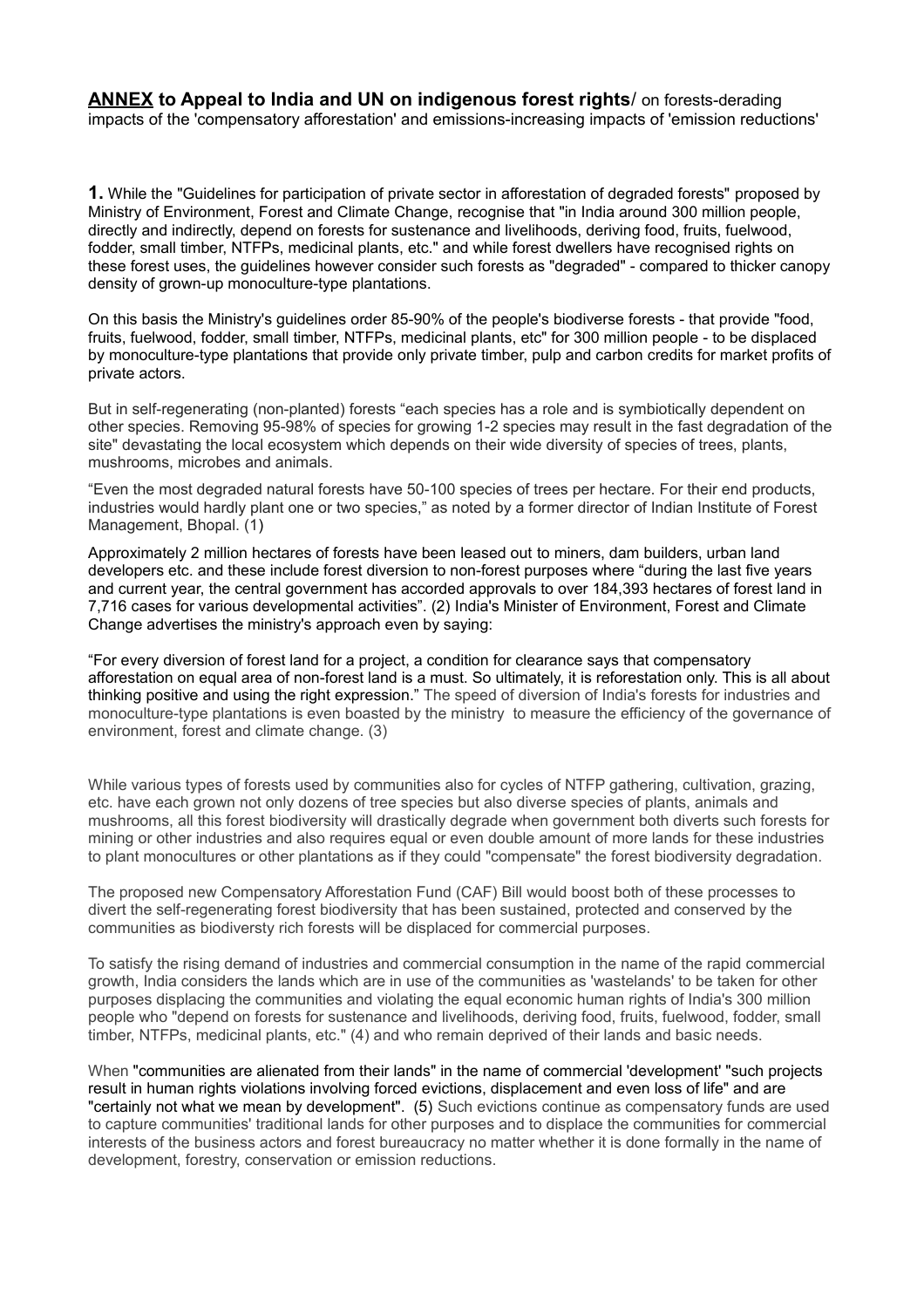**2.** Because payments for compensatory afforestation or carbon offsets are based rather on calculations based on simulated models than on ground-truthing (measurements of all the impacts on the ground), what becomes profitable is rather to manage calculations than what happens on the ground. The earlier nonplanted biodiversity of the area remains usually assessed without verification and the afforestation/ offset project scenario remains compared to imaginary sceneraios on how the area could look like if one would leave out the planted biodiversity. It happens often also that the afforestation exists more in paper than on the ground and reduces dynamic life-support systems to business values of reported imaginary scenarios.

Even where so-called compensatory measures like afforestation take place, they tend to hinder earth's own biodiversity regeneration by disrupting it and restrict more sustainable use, management and restoration of forest biodiversity, violating the rights of indigenous and local communities of the area.

While the modern commercial takeover, use and control of land keeps earth's own biodiversity continuously displaced from wide areas which would otherwise grow great diversity of carbon-binding trees and plants, thus land used for commercial consumption keeps also huge amounts of carbon in the atmosphere.

This is still continuously maintained and supported under all current emission reduction measures where no restrictions have been set for the growing consumption which continuously boosts emissions. Prevailing commercial structures of "emission reductions" and 'carbon trading' also encourage actors to make profits by transfering the measured emission from a particular project to activities from which the emission impacts never get measured. These structures encourage production of more emission so that one can present easy and hugely profitable reduction figures just to get money. (6)

While indigenous use of forest keeps forests regenerating - like shifting cultivation with its forest growing rotational fallows does -, these practices under which the biodiversity and forests regenerate are measured continuously as if they would have more permanently emitted carbon through loss of forest carbon stocks.

But much wider and much more permanent and continuous total removal of whole forest biodiversity by commercial takeover of land for cities, mines, dams, industries, agribusiness, etc, is not counted as loss of forest carbon - no forest loss can be seen because no forest can be seen in those areas - just because it has so far been a continuous historcal process which kept on ignoring the emisson factor.

While most of those areas which have lost nearly all self-regenerating carbon stocks and biodiversity are areas captured and managed under commercial control - cities, industries, monoculture plantations, etc. still the prevailing 'emission reduction'-titled measures are only expanding this commercial control which continuously prevents the self-regrowth of biodiverse vegetation that would otherwise bind the carbon - if it were not continuously eliminated.

Studies made for schemes to estimate the emission reductions by REDD+ projects have tried to calculate the area of shifting cultivation by assuming that all forest loss which the states have not recorded as increase of farmland or grazing land in FAO could be classed as shifting cultivation:

As competent "data on the extent of shifting cultivation are not available", researcers (like N. Harris, A. Bacchini et al.) have made "the assumption that if FAO statistics reported larger losses of natural forests than the sum of increases in cropland and grazing land (as reported in the FAOStat database) in a given year, then these additional losses in forest area represented lands entering shifting cultivation cycles." (7)

But most such deforested areas which have not been used for settled commercial agriculture or grazing, have been taken - not for shifting cultivation, but - for mining, roads, expansion of cities, dams or other industrial infrastructure which denude a forest area without turning it into shifting cultivation. Therefore in future REDD projects the forest loss caused by mining, roads, expansion of cities, dams or other industrial infrastructure, etc. would become easily treated as if it were forest loss caused by shifting cultivation ? (8)

While ca. 60 % of the global forest loss has been found to be caused by (relatively exports-driven) commercial agriculture (croplands, pastures, etc.) ca. 25 % has been caused by mining, roads, expansion of cities and other habitats, dams and other industrial infrastructure. Of the remaining ca. 15 %, part of it is caused by other subsistence cultivation/ non-commercial grazing and related habitation. Forest loss caused by shifting cultivation could be thus around 7,5% (9) whereas forest areas however continue to regenerate under shifting cultivation while forest is unlikely to regenerate in the same way in case of areas under mining, dams, roads, etc.

And what happens to the forest biodiversity and emissions when people get displaced?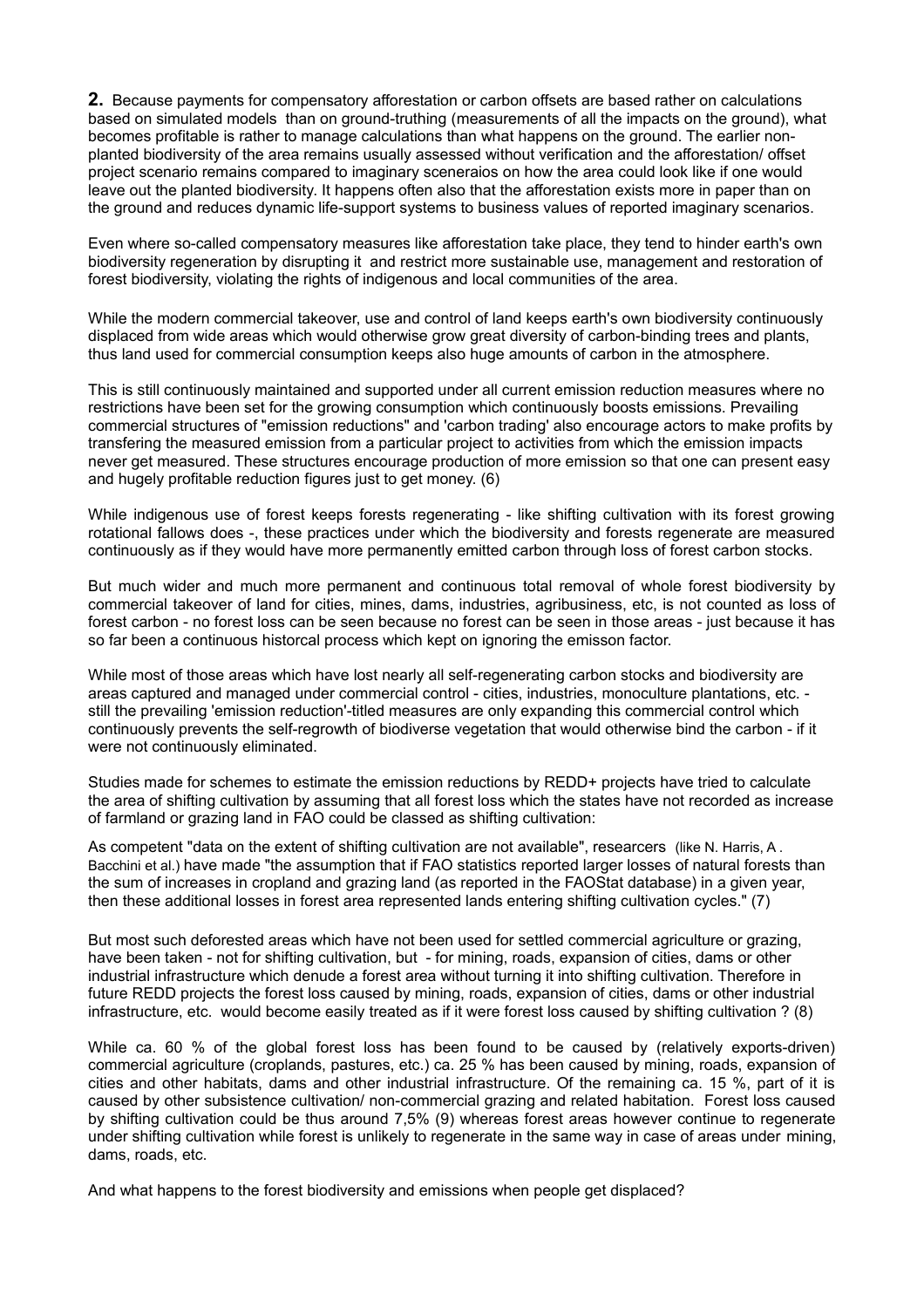The emissions of the plantation-displaced people grow usually higher than earlier after the displacement process triggers off a subsequent process of forced migration to cities, industries or agribusiness where their life's more urban/industrialised conditions of more fossil fuels and other polluting industrial products keep the forests more intensively/permanently displaced than earlier when they lived within the continuous regeneration of the forest. in the forest.

The crucial thing in respect to the land use is not only the emissions coming to the atmosphere just from a specific area but how far people start to live by consumption which causes emissions also in other areas due to such land use change which was intented/measured to produce less emissions from the original area.

Thus both the per capita and aggregate biodiversity loss and the overall emissions maintained by the carbon forestry plantation can be much higher than before the monoculture plantation which displaces biodiversity based self-regenerating carbon stocks. Such increased emission is however not measured or accounted in forest offset projects like compensatory afforestation, CDM forestry and REDD+, or in large scale industrial plantation projects.

As such projects do not calculate this increased emission, it becomes relatively easy and even subsidised to make profits in the name of 'emission reduction' projects, whose net impact consists of a net increase in emissions. It is easier for commercial actors to measure, demonstrate, manage - and to make profit from the amounts of carbon of monoculture type plantations than for the indigenous communities to measure and demonstrate by calculations the self-regenerating carbon stocks sustained by living with earth's indigenous wild biodiversity.

The more near people's management of a forest ecoystems is to their living the life of that ecosystem, the more secure is their interest to sustain the biodiverse forest - compliant to the CBD Ecosystem Principles1 and 2. While the Forest Rights and PESA Acts authorise the forest communities to determine the forest rights and how the forests are to be used and protected in the community, the Forest Departments have however built their own corrupt procedures by which the forest bureaucracy itself can sign MoUs with private corporations to allow the commercial capture of the communities' biodiverse forests for the industrial business actors. (10)

India's new Compensatory Afforestation Fund (CAF) Bill would increase financial capability of the forest bureaucracy manifold to take lands of communities not only for "forest management", "conservation" or "wildlife protection" (on which the forest dwelling communities was to be the authority under the FRA) but also "undertaking artificial regeneration" (plantations), "infrastructure development, Green India Programme", and even for forest bureaucracy's any "other related activities and for matters connected therewith or incidental thereto" or "other allied activities in the manner as may be prescribed" (11). This would further reduce judicial scrutiny over the process and make easier more corruption and financial irregularities.

**3.** India's forest communities are best adapted to live by the regeneration of India's 'in-situ' biodiversity as they are integral to its survival. For conserving biodiversity they need thus to be protected from displacement and secured rights to their customary sustainable use of biodiversity - as also provided by the FRA. (12)

In-situ biodiversity has survived quite well in such tribal forest areas of India, where tribal communities have decided the use of the forests. Forest plantations or other commercial capture of forests remove tribes from forest to urban or industrial spaces, displace India's in-situ biodiversity and create food-scarcity for wild animals who get forced to live in shrinking habitats, artificially divided, bordered and declared as national park or sanctuary.

Such sanctuaries or wildlife corridors displace indigenous inhabitants and their ecosystem-adapted life - but allow tourism, plantations, highways, dams, even mining or mineral transports (13), even by corporations like Vedanta-Sterlite-Balco who has violated diverse legal safeguards of vulnerable tribes and environment. (14)

Wildlife has been adapted to live in situ not in areas of sanctuary tourism business but in areas co-habited by forest communities. To conserve biodiversity duly 'in-situ', - not just to provide show for tourism - India is obliged not to displace but "respect, preserve and maintain""practices of indigenous and local communities embodying traditional lifestyles relevant for the conservation and sustainable use of biological diversity". (15)

If India does not respect and maintain these community practices with which the wildlife has lived 'in situ' but evicts the communities and fragments their ancestral forests into areas where to keep the wildlife for tourism industry, this disturbs wildlife and restricts its gene pool. Wild animals easily flee the stress from such tourism areas - like tigers flee from Kanha - again into the forest areas sustained by tribal communities. (16)

While modern economic development and tourism disturb wildlife, therefore in areas which the communities have traditionally conserved without such disturbance, they have a legal right also in sanctuaries "to regulate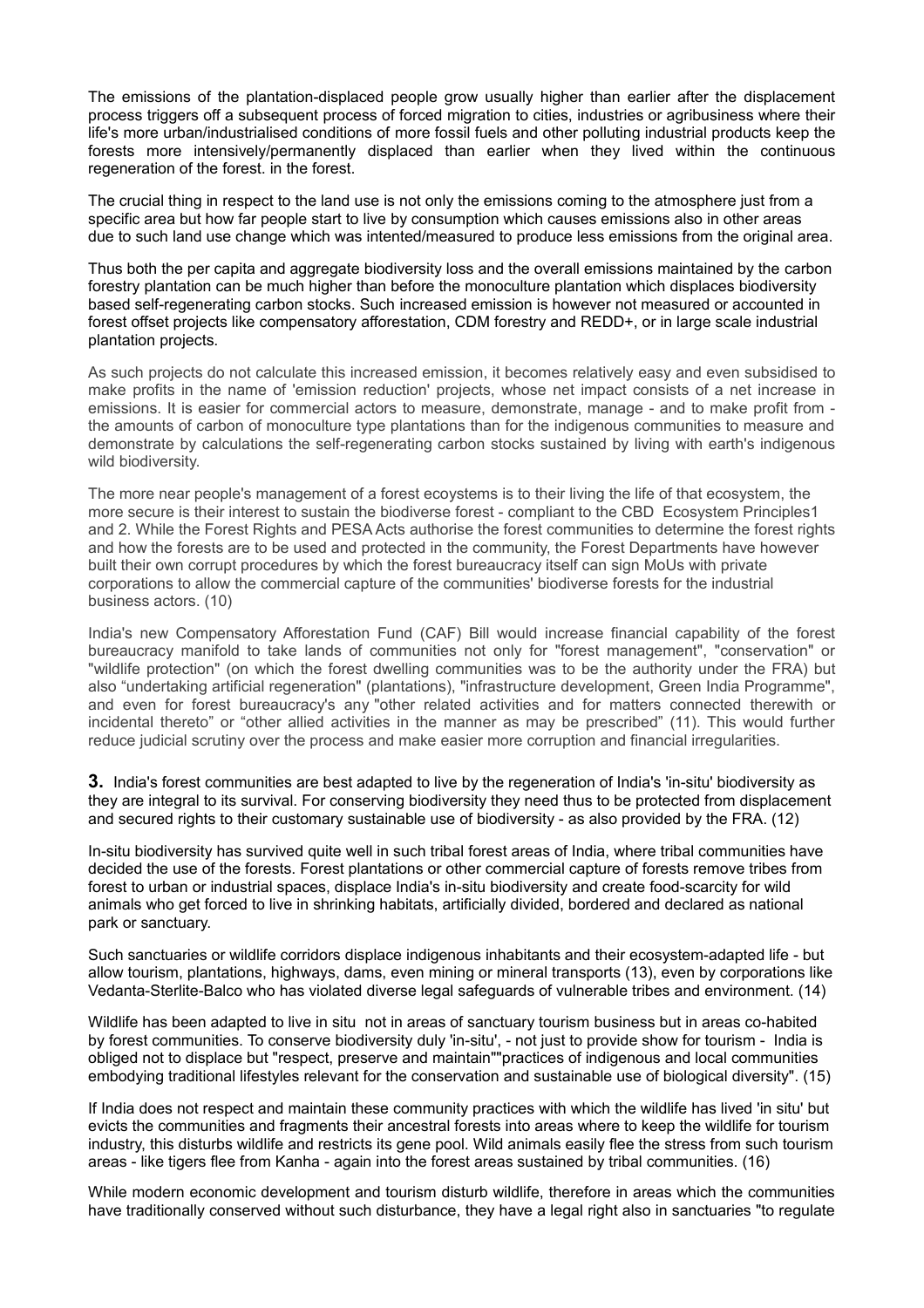access to community forest resources and stop" what "adversely affects the wild animals, forest and the biodiversity", covering also the respective gene pool. (17)

As communities have this established right to control such access by sanctuary or other business to secure wildlife or the safety of its gene pool, India is under the Nagoya Protocol obliged to "ensuring that the prior informed consent or approval and involvement of indigenous and local communities is obtained for access to genetic resources where they have the established right to grant" such access (18) in their traditional forests. Affected communities' "prior and informed consent to or approval of, and involvement in, the establishment, expansion, governance and management of protected areas" is needed along with their "full and effective participation" and with "application of traditional knowledge and customary sustainable use in protected areas" - as the CBD Hyderabad summit under India's CoP presidency promised to be promoted. (19)

Otherwise commercial takeover of habitats disturbs wild animals and forces them to flee to tribal areas that get oversaturated by such forced, restricted movement of wildlife. Stressed wild animals like elephants attack the communities and their life-stock near sanctuaries in Chhattisgarh, Orissa, Karnataka, West Bengal, etc.

Who is responsible when in the name of conservation people are shot dead (like in Buxa tiger reserve or Kaziranga) or wildlife exposed to tourism continues to kill people like in Sundarbans tiger reserve (20) ? Can such killing continue to be maintained in the name of CBD in-situ conservation commitments ?

Due "in-situ conservation" does not allow tourism, plantations or other sanctuary based industry to disturb wildlife in a manner which exposes people to be increasingly violated or even killed by the disturbed wildlife. India has to secure forest communities' right to their customary sustainable use of biodiversity, to live by their traditional occupations and "land tenure in the traditional territories of indigenous and local communities".(21)

**4.** While Orissa government earlier demanded in Supreme Court a right to mine Niyama Dongar area of Dongria communities high up in the hills, now Orissa demands rights to mine in the foothills next to the Vedanta aluminium smelter factory in Kutia and OTFD communities of Lanjigarh.

Orissa also complains about the Gram Sabhas that were held in 2013 saying that they "had turned out to be a referendum on setting up of the Vedanta project, whereas the Supreme Court mandate on holding of the sabhas was meant to protect religious rights of the tribals over the Niyam Raja shrine located 10 km from the mining site, and ensure implementation of the tribal rights Act in the area" (22)

Supreme Court's mandate for the Gram Sabhas was however that compliant to the Act and the Constitution:

**a)** "Grama Sabha functioning under the Forest Rights Act [...] has an obligation to safeguard and preserve the traditions and customs of [...] forest dwellers, their cultural identity, community resources" as community's cultural and natural heritage and in determining community's "customary rights" on MFP, on grazing, on Community Forest Resource, rights of "community tenure of habitat and habitation for primitive tribal groups, traditional rights customarily enjoyed" including also "the right to practice and propagate not only matters of faith or belief, but all those rituals and observations which are regarded as integral part of their religion". (23)

**b)** In addition to the claims that were already made the Supreme Court judged that "the Gram Sabha is also free to consider all the community, individual as well as cultural and religious claims, over and above the claims which have already been received". (24)

**c)** Further, as a specific issue that had been put into doubt (by Orissa government) but which had - at that time - so far yet "not been placed before the Gram Sabha for their active consideration", the Supreme Court requested the Gram Sabhas to consider also:

- "whether [...] Dongaria Kondh, Kutia Kandha and others, have got any religious rights i.e. rights of worship over the Niyamgiri hills" ?

- if such rights exist, how would the sacredness of Niyamgiri hills be reduced to exist only in one spot "known as Nimagiri, near Hundaljali, which is the hill top known as Niyam-Raja" and "whether the proposed mining area Niyama Danger, 10 km away from the peak, would in any way affect the abode of Niyam-Raja" ? (25)

**d)** The reply of 12 Gram Sabhas was that whole Niyamgiri mountains are sacred abode and the mining would affect this sacred abode of whole Niyamgiri mountains.

As the Supreme Court judgement was that if the Gram Sabhas consider that bauxite mining "in any way, affects their religious rights, especially their right to worship their deity, known as Niyam Raja, in the hills top of the Niyamgiri range of hills, that right has to be preserved and protected" (26), the MoEF took the final decision on mining accordingly as judged by the Supreme Court.

As the Supreme Court judgement emphasized "customary" and "traditional rights" and traditional village council's authority on determining the traditional rights (such as FRA  $3(1)$  (e), (i) & (l)), one has to note that: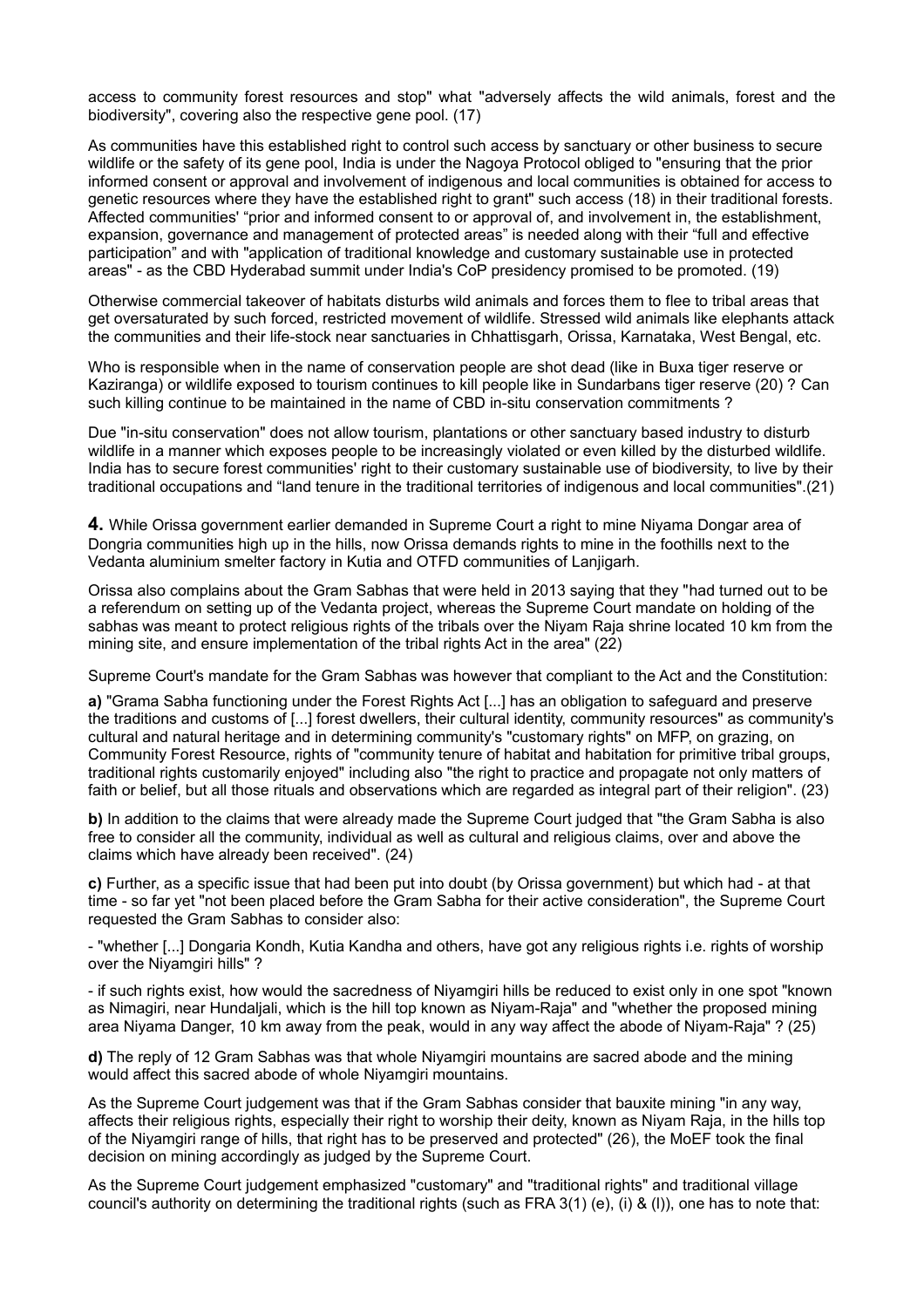Not only in Dongria areas but also in Kutia areas of around Niyamgiri, these Particularly Vulnerable Tribal Groups have not had only one traditional forest right neither only one place to worship just one god in just one hill-top but vast amount of traditional rights on all dimensions of life, observing diverse spiritual and sacred and other customary aspects of Niyamgiri life. They have rights to prtotect all these.

For Kutia Kondhs also "their hill god (*Soru penu*) solely responsible for the distribution of such vegetation" or "the god of the forest, usually named after the hill, decides on the type of tree species that will grow there according to the locality." (27)

Diverse hill-tops and sacred sites have many spiritual values and forms of spiritual presence, including not only geographical places but also changing, moving and living "natural features" held by indigenous communities "to be of particular importance" as animated with spiritual presence - and to be respected as their sacred sites also by the states and other actors. (28).

"Restriction on places of worship or other religious sites and shrines" to be only certain type of places is likely to "violate the [...] rights of a [...] community". Such "registration should not be a precondition for practising one's religion" as legal right. (29) Whether also one Nimagiri hill top near Hundijali has (or has not) been a sacred place and abode or seat of Niyam Raja, does not influence what sacred or customary values other hills, abodes and seats may or may not have.

Traditional observation of the mountains and the sacredness of their heights have not been based on any technical measurements to define the altitudes of diverse hill-tops from the sea-level. Rather mountains' lifegiving sacred height is the experienced distance from how far and to how widely or deep down the slopes and foothills the mountain channels the streams of life from the heights of skies by water, sun-light, wind - no matter what otherwise is technically measured as highest geographical altitude from the sea-level.

## **Notes and references**

## **1.** <http://www.hindustantimes.com/india-news/govt-to-allow-pvt-sector-to-manage-40-of-forests/article1-1389622.aspx>

**2.** http://www.business-standard.com/article/pti-stories/1-84-lakh-hectare-of-forest-land-diverted-for-non-forest-use-115081301268\_1.html#

**3.** http://indianexpress.com/article/india/india-others/dont-say-diversion-of-forest-land-say-reforestationprakash-javadekar/#sthash.yzZ4ntxl.dpuf

**4.** Ministry of Environment, Forest and Climate Change, "Guidelines for participation of private sector in afforestation of degraded forests"

**5.** UN High Commissioner for Human Rights on India http://www.ohchr.org/EN/NewsEvents/Pages/DisplayNews.aspx? NewsID=11284&LangID=E

**6.** http://www.nature.com/nclimate/journal/vaop/ncurrent/full/nclimate2772.html

**7.** N. Harris, A . Bacchini et al. Progress toward a Consensus on Carbon Emissions from Tropical Deforestation, 2012, pages 4-5,

http://www.whrc.org/news/pressroom/pdf/WI\_WHRC\_Policy\_Brief\_Forest\_CarbonEmissions\_finalreportReduced.pdf

**8.** See on origins of such distorted approach of calculation in R. A. Houghton and J. L. Hackler, Emissions of carbon from land use change in sub-Saharan Africa, Journal of Geophysical Research, vol. 111, 2006, http://onlinelibrary.wiley.com/doi/10.1029/2005JG000076/pdf

**9.** See http://www.carbonbrief.org/blog/2015/01/farming-overtakes-deforestation-and-land-use-as-a-driver-of-climatechange/ and http://www.climatefocus.com/documents/files/addressing agricultural drivers of deforestation.pdf, also N. Hosonuma 2012, An assessment of deforestation and forest degradation drivers in developing countries, <http://iopscience.iop.org/1748-9326/7/4/044009/article>

**10.** [http://scroll.in/article/756055/plan-to-privatise-40-of-forests-will-undermine-law-giving-adivasis-control-of-their](http://scroll.in/article/756055/plan-to-privatise-40-of-forests-will-undermine-law-giving-adivasis-control-of-their-habitats)[habitats](http://scroll.in/article/756055/plan-to-privatise-40-of-forests-will-undermine-law-giving-adivasis-control-of-their-habitats)

**11.** Proposed new Compensatory Afforestation Fund (CAF) Bill

**12.** As "integral to the very survival and sustainability of the forest ecosystems" forest communities are legally recognised by the FRA as crucial for the conservation of in-situ biodiversity which becomes displaced when forest communities are displaced. Thus their rights have to be settled and their consent to resettlement obtained under the FRA (sec.4.2) before any relocation of these communities can take place. See also http://www.tribal.nic.in/WriteReadData/userfiles/file/fra.pdf

"The Ministry of Environment and Forests and the National Tiger Conservation Authority must ensure that no relocation of PVTGs (and other forest dwellers) takes place from protected areas without recognition of rights under FRA and obtaining prior informed consent of Gram Sabhas of [...] villages whose [...] rights (such as NFTP collection, grazing and cultural and religious rights) are being affected".

"Most PVTGs are forest dwellers whose ancestral territories have been notified as reserved forest, protected forest and